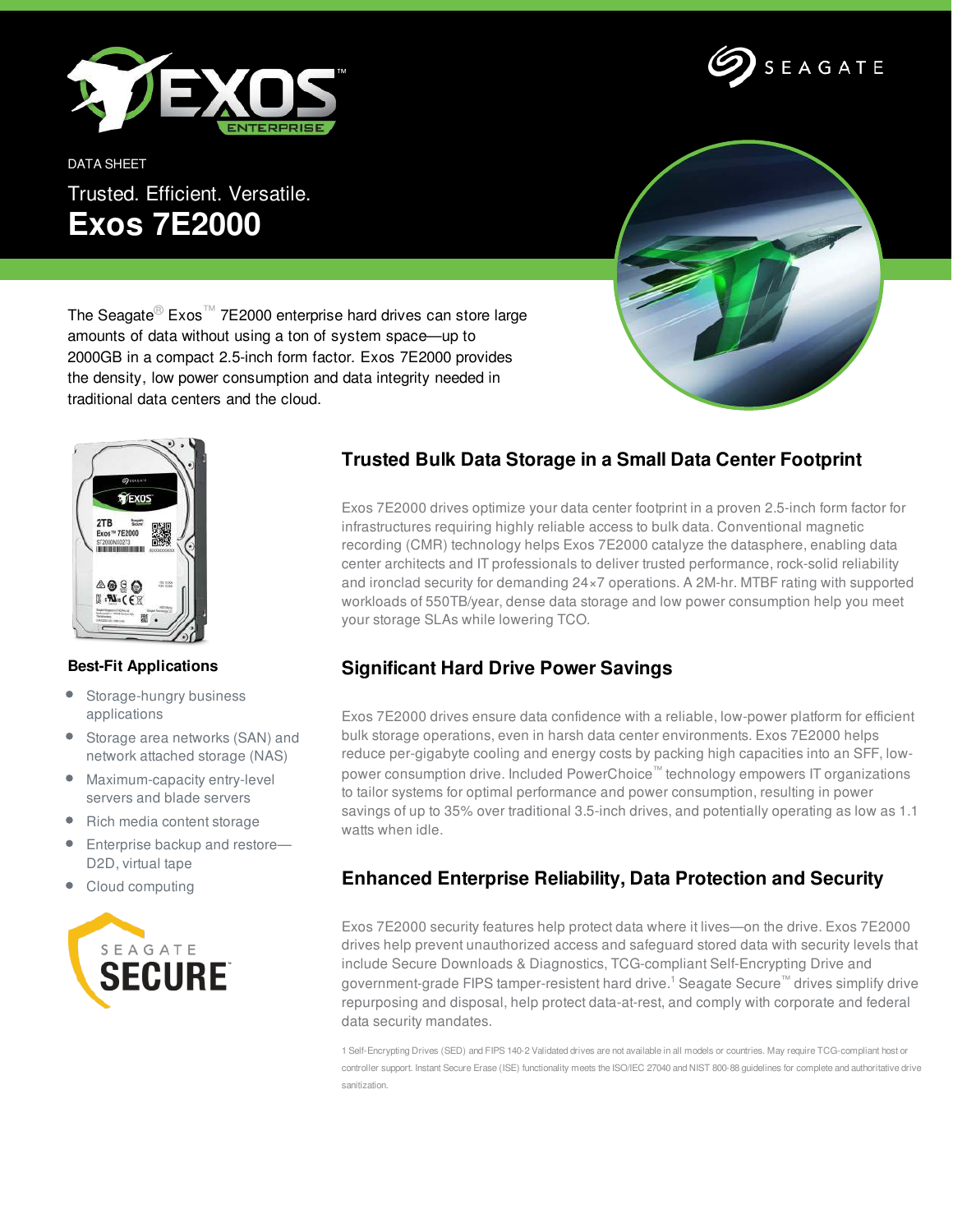



| Specifications                                 | 4K Native                      |                                | 5xx Emulation                  |                                |
|------------------------------------------------|--------------------------------|--------------------------------|--------------------------------|--------------------------------|
| Capacity                                       | 2TB                            | 1TB                            | 2TB                            | 1TB                            |
| <b>Standard Model Numbers</b>                  | ST2000NX0263                   | ST1000NX0323                   | ST2000NX0273                   | ST1000NX0333                   |
| Seagate Secure <sup>™</sup> Model <sup>1</sup> | ST2000NX0323                   | ST1000NX0363                   | ST2000NX0343                   | ST1000NX0373                   |
| Seagate Secure SED-FIPS Model                  | ST2000NX0333                   | $\overline{\phantom{0}}$       | ST2000NX0353                   | $\overline{\phantom{0}}$       |
| Features                                       |                                |                                |                                |                                |
| Interface                                      | 12 Gb/s SAS                    | 12 Gb/s SAS                    | 12 Gb/s SAS                    | 12 Gb/s SAS                    |
| PowerChoice™ Technology                        | Yes                            | Yes                            | Yes                            | Yes                            |
| Protection Information                         | Yes                            | Yes                            | Yes                            | Yes                            |
| Low Halogen                                    | Yes                            | Yes                            | Yes                            | Yes                            |
| Seagate RAID Rebuild®                          | Yes                            | Yes                            | Yes                            | Yes                            |
| Reliability/Data Integrity                     |                                |                                |                                |                                |
| MTBF                                           | 2,000,000hr                    | 2,000,000hr                    | 2,000,000hr                    | 2,000,000hr                    |
| Reliability Rating @ Full 24x7 Operation (AFR) | 0.44%                          | 0.44%                          | 0.44%                          | 0.44%                          |
| Nonrecoverable Read Errors per Bits Read, Max  | 1 sector per 10E15             | 1 sector per 10E15             | 1 sector per 10E15             | 1 sector per 10E15             |
| Power-On Hours per Year (24×7)                 | 8760                           | 8760                           | 8760                           | 8760                           |
| Sector Size (Bytes per Logical Sector)         | 4K                             | 4K                             | 5xx                            | 5xx                            |
| Limited Warranty (years)                       | 5                              | 5                              | 5                              | 5                              |
| Performance                                    |                                |                                |                                |                                |
| Spindle Speed (RPM)                            | 7200RPM                        | 7200RPM                        | 7200RPM                        | 7200RPM                        |
| Cache, Multisegmented (MB)                     | 128                            | 128                            | 128                            | 128                            |
| Interface Access Speed (Gb/s)                  | 12.0, 6.0, 3.0                 | 12.0, 6.0, 3.0                 | 12.0, 6.0, 3.0                 | 12.0, 6.0, 3.0                 |
| Max. Sustained Transfer Rate OD (MB/s)         | 136MB/s                        | 136MB/s                        | 136MB/s                        | 136MB/s                        |
| Average Latency (ms)                           | 4.16                           | 4.16                           | 4.16                           | 4.16                           |
| Interface Ports                                | Dual                           | Dual                           | Dual                           | Dual                           |
| Rotation Vibration @ 1800Hz (rad/s)            | 16                             | 16                             | 16                             | 16                             |
| <b>Power Consumption</b>                       |                                |                                |                                |                                |
| Average Idle Power (W)                         | 3.53                           | 3.29                           | 3.53                           | 3.29                           |
| Typical Operating, Random Read (W)             | 6.02                           | 5.9                            | 6.02                           | 5.9                            |
| PowerChoice(TM) Technology (Standby) (W)       | 1.52                           | 1.52                           | 1.52                           | 1.52                           |
| Power Supply Requirements                      | $+12V$ and $+5V$               | $+12V$ and $+5V$               | $+12V$ and $+5V$               | $+12V$ and $+5V$               |
| Environmental                                  |                                |                                |                                |                                |
| Temperature, Operating (°C)                    | $5^{\circ}$ C – $55^{\circ}$ C | $5^{\circ}$ C - $55^{\circ}$ C | $5^{\circ}$ C - $55^{\circ}$ C | $5^{\circ}$ C - $55^{\circ}$ C |
| Vibration, Operating, 5Hz to 500Hz (Grms)      | 0.5                            | 0.5                            | 0.5                            | 0.5                            |
| Vibration, Nonoperating, 5Hz to 500Hz (Grms)   | 3                              | 3                              | 3                              | 3                              |
| Shock, Operating, 2ms (Gs)                     | 25                             | 25                             | 25                             | 25                             |
| Shock, Nonoperating, 2ms (Gs)                  | 400                            | 400                            | 400                            | 400                            |
| Acoustics, Typical Idle (bels)                 | 2.8                            | 2.8                            | 2.8                            | 2.8                            |
| Acoustics, Typical Seek (bels)                 | 3.2                            | 3.2                            | 3.2                            | 3.2                            |
| Physical                                       |                                |                                |                                |                                |
| Height $(in/mm)^2$                             | 0.591in/15.00mm                | 0.591in/15.00mm                | 0.591in/15.00mm                | 0.591in/15.00mm                |
| Width (in/mm) <sup>2</sup>                     | 2.760in/70.10mm                | 2.760in/70.10mm                | 2.760in/70.10mm                | 2.760in/70.10mm                |
| Depth $(in/mm)^2$                              | 3.955in/100.45mm               | 3.955in/100.45mm               | 3.955in/100.45mm               | 3.955in/100.45mm               |
| Weight (g/lb)                                  | 198g/0.437lb                   | 190g/0.419lb                   | 198g/0.437lb                   | 190g/0.419lb                   |
| <b>Carton Unit Quantity</b>                    | 40                             | 40                             | 40                             | 40                             |
| Cartons per Pallet/Cartons per Layer           | 60/10                          | 60/10                          | 60/10                          | 60/10                          |
|                                                |                                |                                |                                |                                |

1 Self-Encrypting Drives (SED) and FIPS 140-2 Validated drives are not available in all models or countries. May require TCG-compliant host or controller support. Instant Secure Erase (ISE) functionality meets the ISO/IEC guidelines for complete and authoritative drive sanitization.

2 These base deck dimensions conform to the Small Form Factor Standard (SFF-8201) found at www.sffcommittee.org. For connector-related dimensions, see SFF-8223.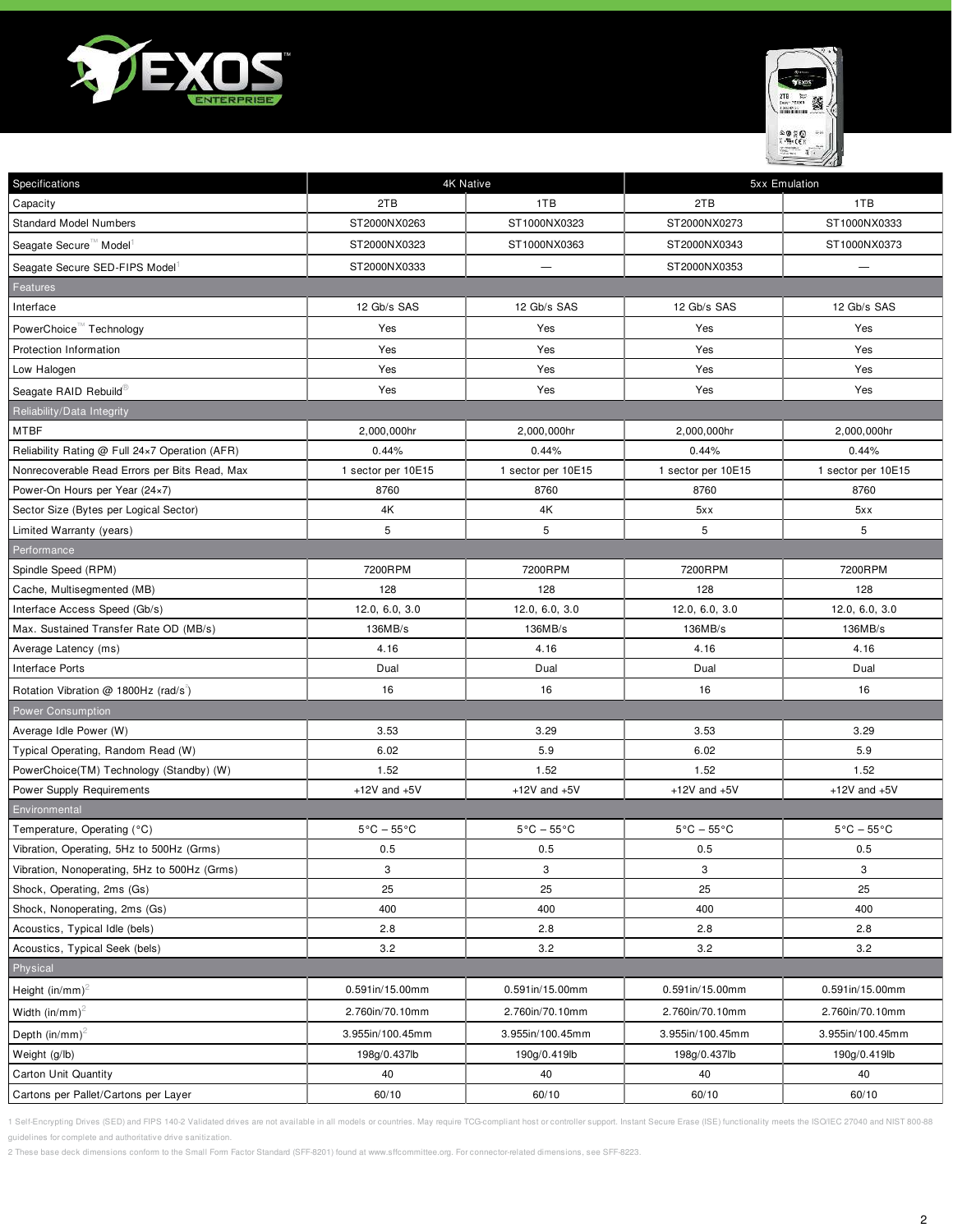



| Specifications                                 |                                 | 5xx Native                     | <b>4K Native</b>               |                                |
|------------------------------------------------|---------------------------------|--------------------------------|--------------------------------|--------------------------------|
| Capacity                                       | 2TB                             | 1TB                            | 2TB                            | 1TB                            |
| <b>Standard Model Numbers</b>                  | ST2000NX0433                    | ST1000NX0453                   | ST2000NX0243                   | ST1000NX0303                   |
| Seagate Secure <sup>™</sup> Model <sup>1</sup> |                                 | $\overline{\phantom{0}}$       | ST2000NX0283                   | ST1000NX0343                   |
| Seagate Secure SED-FIPS Model                  | -                               | —                              |                                |                                |
| Features                                       |                                 |                                |                                |                                |
| Interface                                      | 12 Gb/s SAS                     | 12 Gb/s SAS                    | SATA 6Gb/s                     | SATA 6Gb/s                     |
| PowerChoice™ Technology                        | Yes                             | Yes                            | Yes                            | Yes                            |
| Protection Information                         | Yes                             | Yes                            | No                             | No                             |
| Low Halogen                                    | Yes                             | Yes                            | Yes                            | Yes                            |
| Seagate RAID Rebuild®                          | Yes                             | Yes                            | Yes                            | Yes                            |
| Reliability/Data Integrity                     |                                 |                                |                                |                                |
| <b>MTBF</b>                                    | 2,000,000hr                     | 2,000,000hr                    | 2,000,000hr                    | 2,000,000hr                    |
| Reliability Rating @ Full 24×7 Operation (AFR) | 0.44%                           | 0.44%                          | 0.44%                          | 0.44%                          |
| Nonrecoverable Read Errors per Bits Read, Max  | 1 sector per 10E15              | 1 sector per 10E15             | 1 sector per 10E15             | 1 sector per 10E15             |
| Power-On Hours per Year (24×7)                 | 8760                            | 8760                           | 8760                           | 8760                           |
| Sector Size (Bytes per Logical Sector)         | 5xx                             | 5xx                            | 4K                             | 4K                             |
| Limited Warranty (years)                       | 5                               | 5                              | 5                              | $\sqrt{5}$                     |
| Performance                                    |                                 |                                |                                |                                |
| Spindle Speed (RPM)                            | 7200RPM                         | 7200RPM                        | 7200RPM                        | 7200RPM                        |
| Cache, Multisegmented (MB)                     | 128                             | 128                            | 128                            | 128                            |
| Interface Access Speed (Gb/s)                  | 12.0, 6.0, 3.0                  | 12.0, 6.0, 3.0                 | 6.0, 3.0, 1.5                  | 6.0, 3.0, 1.5                  |
| Max. Sustained Transfer Rate OD (MB/s)         | 136MB/s                         | 136MB/s                        | 136MB/s                        | 136MB/s                        |
| Average Latency (ms)                           | 4.16                            | 4.16                           | 4.16                           | 4.16                           |
| Interface Ports                                | Dual                            | Dual                           | Single                         | Single                         |
| Rotation Vibration @ 1800Hz (rad/s)            | 16                              | 16                             | 16                             | 16                             |
| Power Consumption                              |                                 |                                |                                |                                |
| Average Idle Power (W)                         | 3.53                            | 3.29                           | 3.87                           | 3.51                           |
| Typical Operating, Random Read (W)             | 6.02                            | 5.9                            | 5.22                           | 4.74                           |
| PowerChoice(TM) Technology (Standby) (W)       | 1.52                            | 1.52                           | 1.14                           | 1.14                           |
| Power Supply Requirements                      | $+12V$ and $+5V$                | $+12V$ and $+5V$               | $+12V$ and $+5V$               | $+12V$ and $+5V$               |
| Environmental                                  |                                 |                                |                                |                                |
| Temperature, Operating (°C)                    | $5^{\circ}$ C – 55 $^{\circ}$ C | $5^{\circ}$ C – $55^{\circ}$ C | $5^{\circ}$ C – $55^{\circ}$ C | $5^{\circ}$ C - $55^{\circ}$ C |
| Vibration, Operating, 5Hz to 500Hz (Grms)      | 0.5                             | 0.5                            | 0.5                            | 0.5                            |
| Vibration, Nonoperating, 5Hz to 500Hz (Grms)   | 3                               | 3                              | 3                              | 3                              |
| Shock, Operating, 2ms (Gs)                     | 25                              | 25                             | 25                             | 25                             |
| Shock, Nonoperating, 2ms (Gs)                  | 400                             | 400                            | 400                            | 400                            |
| Acoustics, Typical Idle (bels)                 | 2.8                             | 2.8                            | 2.8                            | 2.8                            |
| Acoustics, Typical Seek (bels)                 | 3.2                             | 3.2                            | 3.2                            | 3.2                            |
| Physical                                       |                                 |                                |                                |                                |
| Height (in/mm) <sup>2</sup>                    | 0.591in/15.00mm                 | 0.591in/15.00mm                | 0.591in/15.00mm                | 0.591in/15.00mm                |
| Width (in/mm) <sup>2</sup>                     | 2.760in/70.10mm                 | 2.760in/70.10mm                | 2.760in/70.10mm                | 2.760in/70.10mm                |
| Depth $(in/mm)^2$                              | 3.955in/100.45mm                | 3.955in/100.45mm               | 3.955in/100.45mm               | 3.955in/100.45mm               |
| Weight (g/lb)                                  | 198g/0.437lb                    | 190g/0.419lb                   | 198g/0.437lb                   | 190g/0.419lb                   |
| <b>Carton Unit Quantity</b>                    | 40                              | 40                             | 40                             | 40                             |
| Cartons per Pallet/Cartons per Layer           | 60/10                           | 60/10                          | 60/10                          | 60/10                          |

1 Self-Encrypting Drives (SED) and FIPS 140-2 Validated drives are not available in all models or countries. May require TCG-compliant host or controller support. Instant Secure Erase (ISE) functionality meets the ISO/IEC guidelines for complete and authoritative drive sanitization.

2 These base deck dimensions conform to the Small Form Factor Standard (SFF-8201) found at www.sffcommittee.org. For connector-related dimensions, see SFF-8223.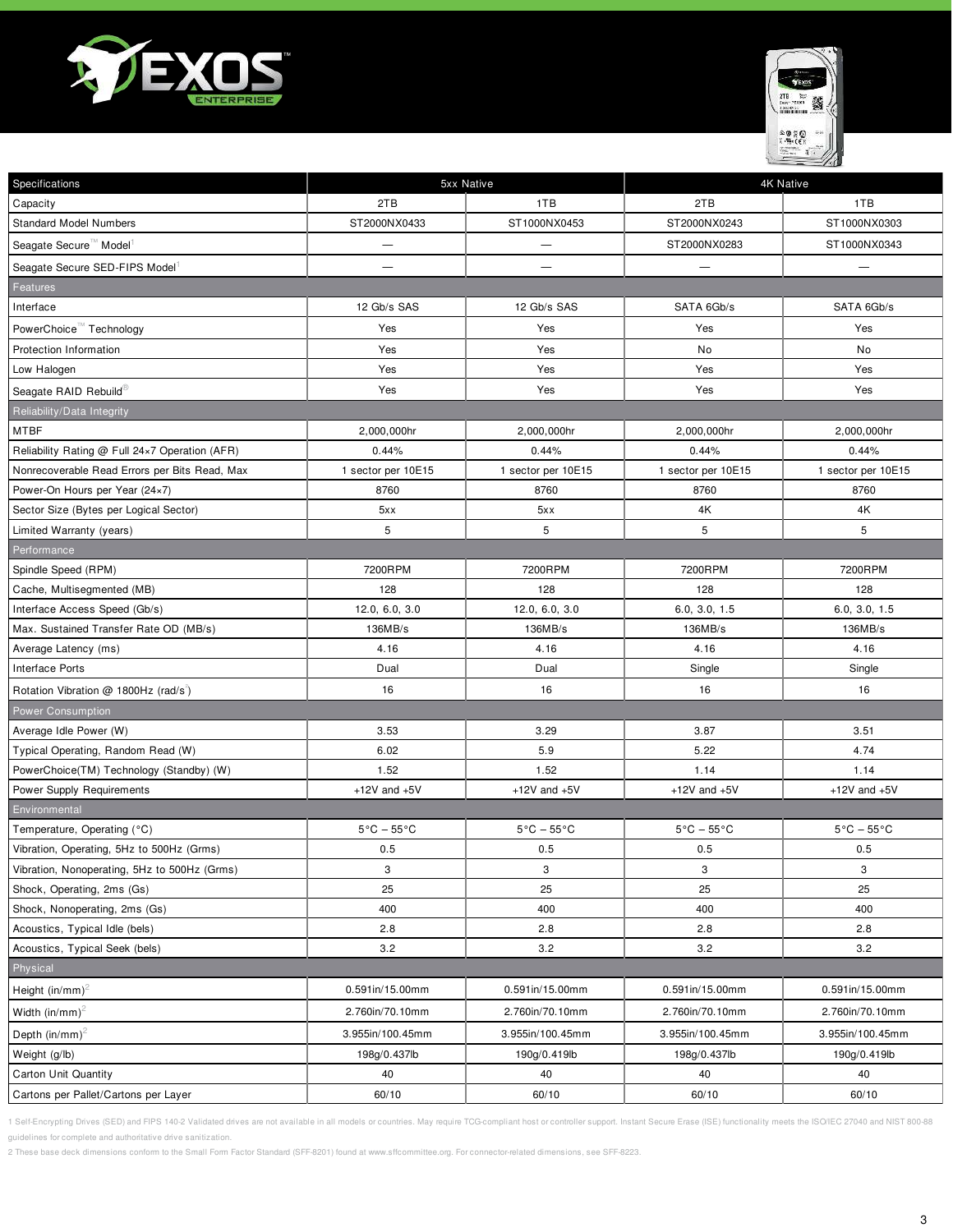



| Specifications                                 | 512 Emulation                  |                                | 512 Native                     |                                |
|------------------------------------------------|--------------------------------|--------------------------------|--------------------------------|--------------------------------|
| Capacity                                       | 2TB                            | 1TB                            | 2TB                            | 1TB                            |
| <b>Standard Model Numbers</b>                  | ST2000NX0253                   | ST1000NX0313                   | ST2000NX0403                   | ST1000NX0423                   |
| Seagate Secure <sup>™</sup> Model <sup>1</sup> | ST2000NX0303                   | ST1000NX0353                   |                                |                                |
| Seagate Secure SED-FIPS Model                  | $\overline{\phantom{0}}$       | $\overline{\phantom{0}}$       | —                              |                                |
| Features                                       |                                |                                |                                |                                |
| Interface                                      | SATA 6Gb/s                     | SATA 6Gb/s                     | SATA 6Gb/s                     | SATA 6Gb/s                     |
| PowerChoice™ Technology                        | Yes                            | Yes                            | Yes                            | Yes                            |
| Protection Information                         | No                             | No                             | No                             | No                             |
| Low Halogen                                    | Yes                            | Yes                            | Yes                            | Yes                            |
| Seagate RAID Rebuild®                          | Yes                            | Yes                            | Yes                            | Yes                            |
| Reliability/Data Integrity                     |                                |                                |                                |                                |
| MTBF                                           | 2,000,000hr                    | 2,000,000hr                    | 2,000,000hr                    | 2,000,000hr                    |
| Reliability Rating @ Full 24×7 Operation (AFR) | 0.44%                          | 0.44%                          | 0.44%                          | 0.44%                          |
| Nonrecoverable Read Errors per Bits Read, Max  | 1 sector per 10E15             | 1 sector per 10E15             | 1 sector per 10E15             | 1 sector per 10E15             |
| Power-On Hours per Year (24×7)                 | 8760                           | 8760                           | 8760                           | 8760                           |
| Sector Size (Bytes per Logical Sector)         | 512                            | 512                            | 512                            | 512                            |
| Limited Warranty (years)                       | 5                              | 5                              | 5                              | 5                              |
| Performance                                    |                                |                                |                                |                                |
| Spindle Speed (RPM)                            | 7200RPM                        | 7200RPM                        | 7200RPM                        | 7200RPM                        |
| Cache, Multisegmented (MB)                     | 128                            | 128                            | 128                            | 128                            |
| Interface Access Speed (Gb/s)                  | 6.0, 3.0, 1.5                  | 6.0, 3.0, 1.5                  | 6.0, 3.0, 1.5                  | 6.0, 3.0, 1.5                  |
| Max. Sustained Transfer Rate OD (MB/s)         | 136MB/s                        | 136MB/s                        | 136MB/s                        | 136MB/s                        |
| Average Latency (ms)                           | 4.16                           | 4.16                           | 4.16                           | 4.16                           |
| <b>Interface Ports</b>                         | Single                         | Single                         | Single                         | Single                         |
| Rotation Vibration @ 1800Hz (rad/s)            | 16                             | 16                             | 16                             | 16                             |
| <b>Power Consumption</b>                       |                                |                                |                                |                                |
| Average Idle Power (W)                         | 3.87                           | 3.51                           | 3.87                           | 3.51                           |
| Typical Operating, Random Read (W)             | 5.22                           | 4.74                           | 5.22                           | 4.74                           |
| PowerChoice(TM) Technology (Standby) (W)       | 1.14                           | 1.14                           | 1.14                           | 1.14                           |
| Power Supply Requirements                      | $+12V$ and $+5V$               | $+12V$ and $+5V$               | $+12V$ and $+5V$               | $+12V$ and $+5V$               |
| Environmental                                  |                                |                                |                                |                                |
| Temperature, Operating (°C)                    | $5^{\circ}$ C - $55^{\circ}$ C | $5^{\circ}$ C – $55^{\circ}$ C | $5^{\circ}$ C - $55^{\circ}$ C | $5^{\circ}$ C – $55^{\circ}$ C |
| Vibration, Operating, 5Hz to 500Hz (Grms)      | 0.5                            | 0.5                            | 0.5                            | 0.5                            |
| Vibration, Nonoperating, 5Hz to 500Hz (Grms)   | 3                              | 3                              | 3                              | 3                              |
| Shock, Operating, 2ms (Gs)                     | 25                             | 25                             | 25                             | 25                             |
| Shock, Nonoperating, 2ms (Gs)                  | 400                            | 400                            | 400                            | 400                            |
| Acoustics, Typical Idle (bels)                 | 2.8                            | 2.8                            | 2.8                            | 2.8                            |
| Acoustics, Typical Seek (bels)                 | 3.2                            | 3.2                            | 3.2                            | 3.2                            |
| Physical                                       |                                |                                |                                |                                |
| Height (in/mm) <sup>2</sup>                    | 0.591in/15.00mm                | 0.591in/15.00mm                | 0.591in/15.00mm                | 0.591in/15.00mm                |
| Width $(in/mm)^2$                              | 2.760in/70.10mm                | 2.760in/70.10mm                | 2.760in/70.10mm                | 2.760in/70.10mm                |
| Depth $(in/mm)^2$                              | 3.955in/100.45mm               | 3.955in/100.45mm               | 3.955in/100.45mm               | 3.955in/100.45mm               |
| Weight (g/lb)                                  | 198g/0.437lb                   | 190g/0.419lb                   | 198g/0.437lb                   | 190g/0.419lb                   |
| Carton Unit Quantity                           | 40                             | 40                             | 40                             | 40                             |
| Cartons per Pallet/Cartons per Layer           | 60/10                          | 60/10                          | 60/10                          | 60/10                          |

1 Self-Encrypting Drives (SED) and FIPS 140-2 Validated drives are not available in all models or countries. May require TCG-compliant host or controller support. Instant Secure Erase (ISE) functionality meets the ISO/IEC guidelines for complete and authoritative drive sanitization.

2 These base deck dimensions conform to the Small Form Factor Standard (SFF-8201) found at www.sffcommittee.org. For connector-related dimensions, see SFF-8223.